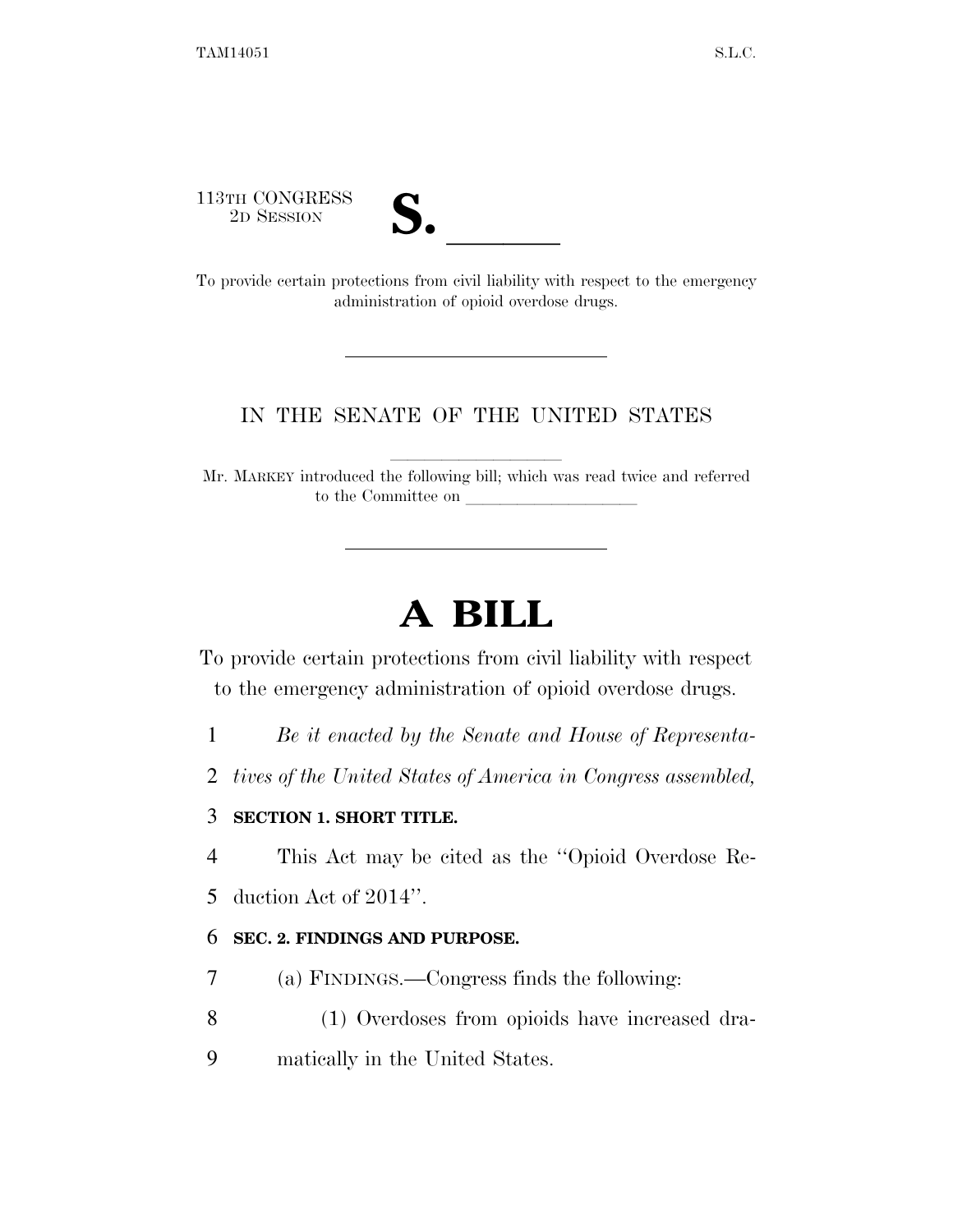(2) Deaths from drug overdose, largely from prescription pain relievers, have tripled among men and increased fivefold among women over the past decade. (3) Nationwide, drug overdoses now claim more lives than car accidents. (4) Death from heroin and other opioid overdoses can be prevented if the person who overdosed is timely administered an opioid overdose drug. (5) Medical personnel as well as non-medical personnel can be trained to administer opioid over-dose drugs safely and effectively.

 (6) Several States, including Massachusetts, have established programs allowing for the adminis- tration of opioid overdose drugs by non-medical per-sonnel, and those programs have saved lives.

 (7) The willingness of medical and non-medical personnel to administer opioid overdose drugs may be deterred by potential civil liability, and the will- ingness of physicians to prescribe opioid overdose drugs to persons other than a patient may also be deterred by potential civil liability.

 (b) PURPOSE.—The purpose of this Act is to save the lives of people who intentionally or inadvertently over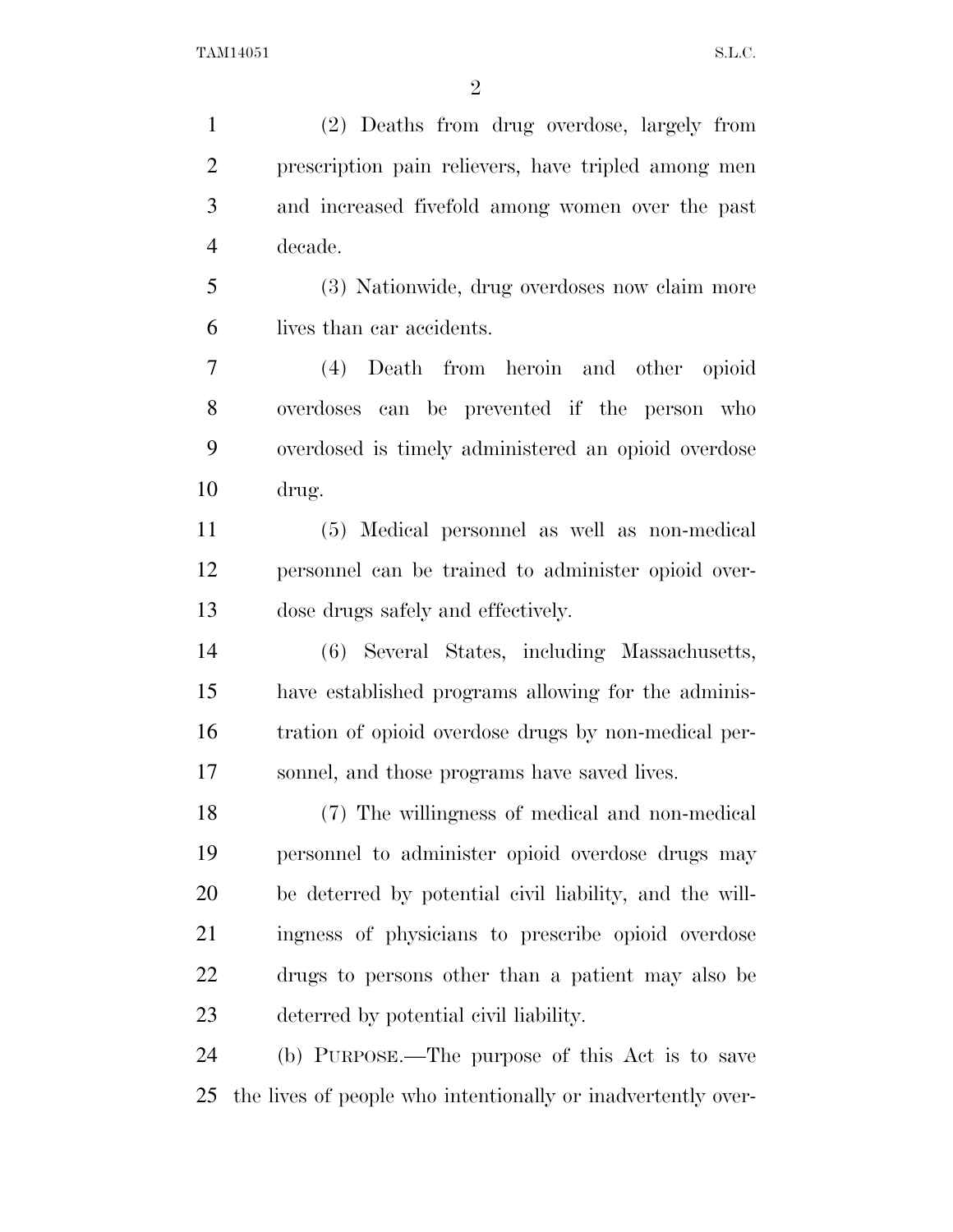dose on heroin or other opioids by providing certain pro- tections from civil liability with respect to the emergency administration of opioid overdose drugs.

#### **SEC. 3. DEFINITIONS.**

In this Act—

 (1) the term ''health care professional'' means a person licensed by a State to prescribe prescription drugs;

 (2) the term ''opioid overdose drug'' means a drug that, when administered, reverses in whole or part the pharmacological effects of an opioid over-dose in the human body; and

 (3) the term ''opioid overdose program'' means a Federal, State, or local agency program or a pro- gram funded by a Federal, State, or local govern- ment that works to prevent opioid overdoses by, in part, providing opioid overdose drugs and education to individuals at risk of experiencing an opioid over- dose or to a family member friend, or other indi- vidual in a position to assist an individual at risk of experiencing an opioid overdose.

# **SEC. 4. PREEMPTION AND ELECTION OF STATE NON-APPLICABILITY.**

 (a) PREEMPTION.—Except as provided in subsection (b), this Act preempts the law of a State to the extent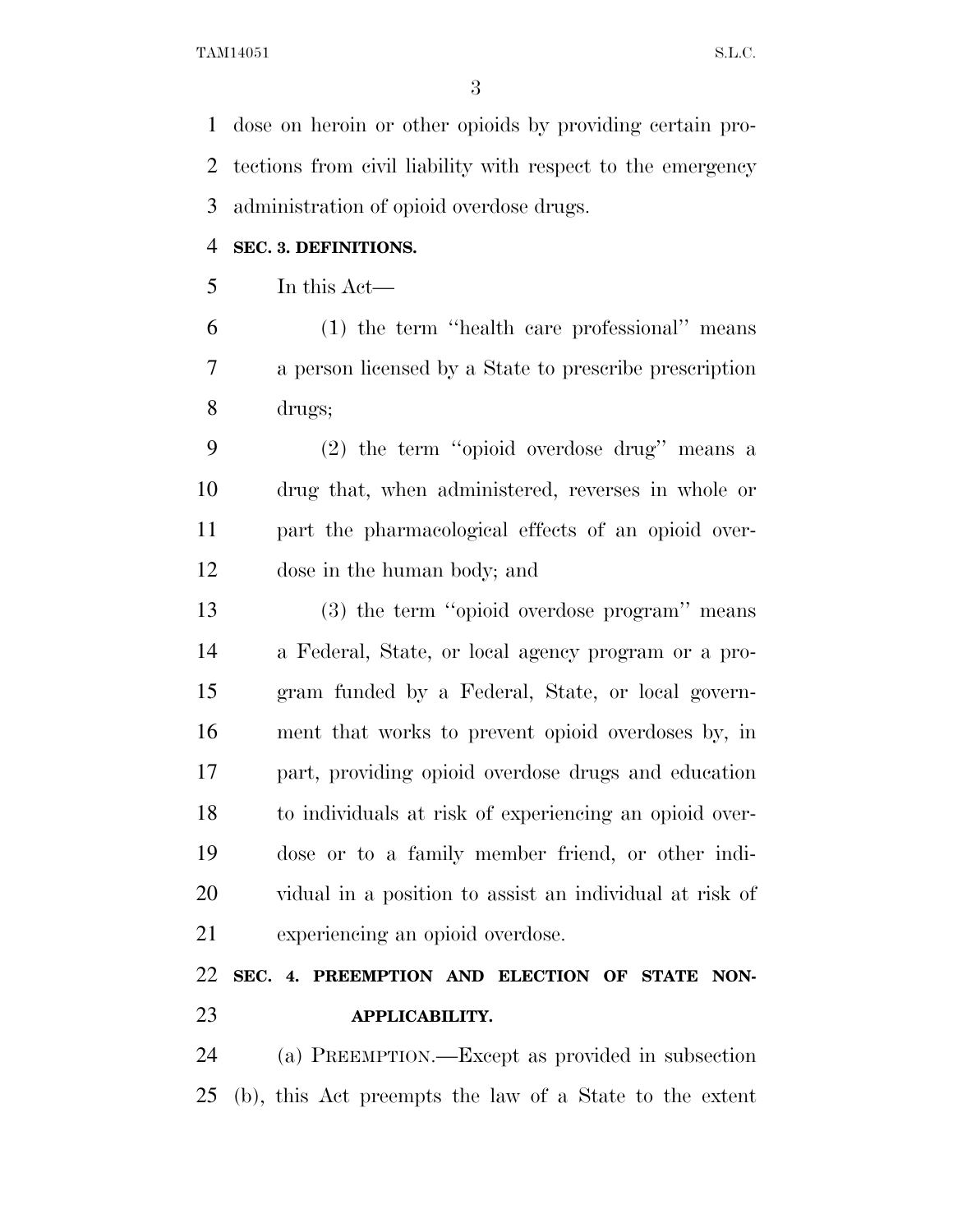TAM14051 S.L.C.

 that such law is inconsistent with this Act, except that this Act shall not preempt any State law that provides additional protection from liability relating to the adminis- tration of opioid overdose drugs or that shields from liabil- ity any person who provides or administers opioid overdose drugs.

 (b) ELECTION OF STATE REGARDING NONAPPLICA- BILITY.—Sections 5, 6, and 7 shall not apply to any civil action in a State court against a person who administers opioid overdose drugs if—

 (1) all parties to the civil action are citizens of the State in which such action is brought; and

 (2) the State enacts legislation in accordance with State requirements for enacting legislation—

 (A) citing the authority of this subsection; (B) declaring the election of the State that such sections 5, 6, and 7 shall not apply, as of 18 a date certain, to any civil actions covered by this Act; and

20 (C) containing no other provisions.

 **SEC. 5. LIMITATION ON CIVIL LIABILITY FOR HEALTH CARE PROFESSIONALS WHO PROVIDE OPIOID OVERDOSE DRUGS.** 

 (a) IN GENERAL.—Notwithstanding any other provi-sion of law, a health care professional who prescribes or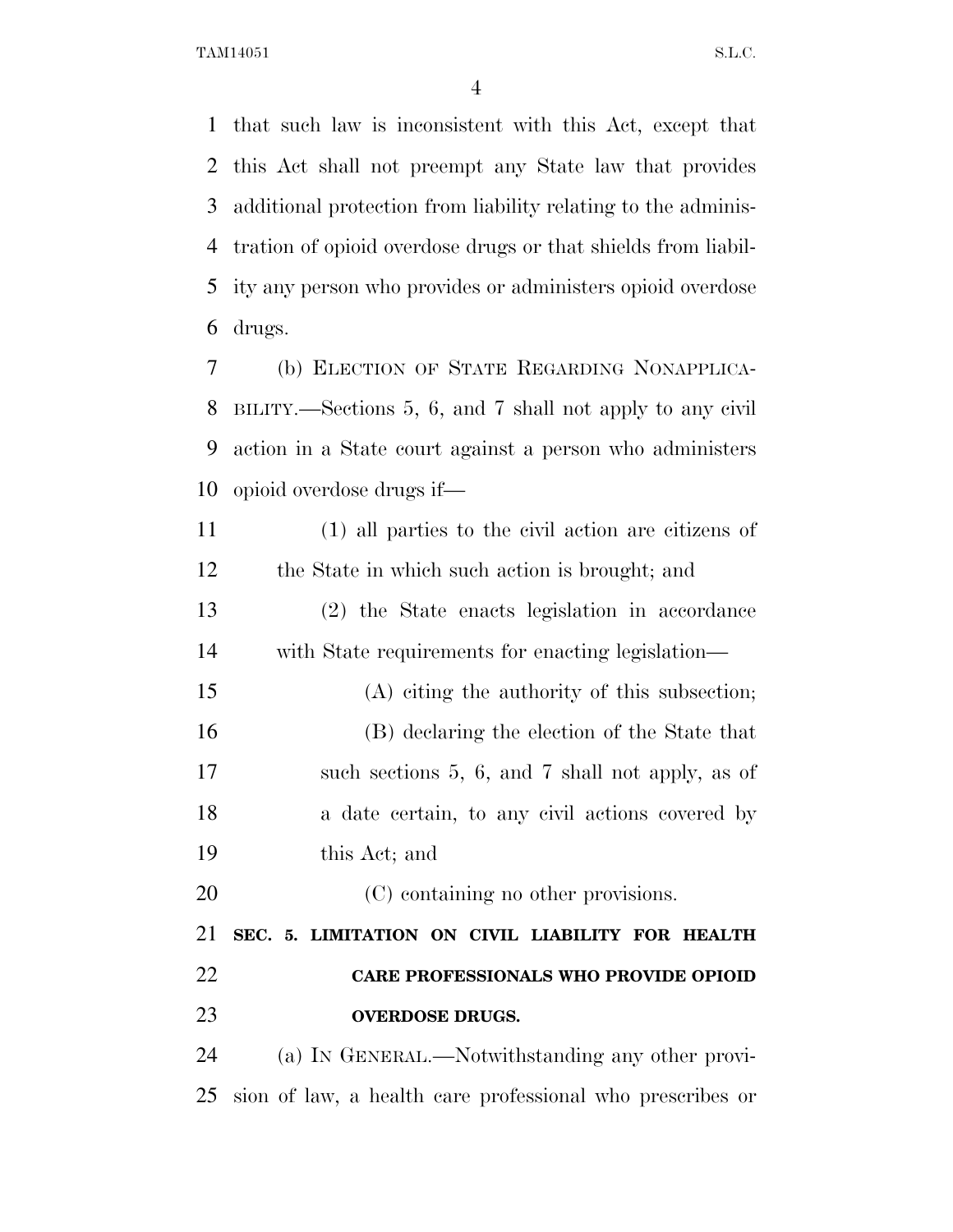TAM14051 S.L.C.

 provides an opioid overdose drug to an individual at risk of experiencing an opioid overdose, or who prescribed or provided an opioid overdose drug to a family member, friend, or other individual in a position to assist an indi- vidual at risk of experiencing an opioid overdose, shall not be liable for harm caused by the use of the opioid overdose drug if the individual to whom such drug is prescribed or provided has been educated about opioid overdose pre- vention and treatment by the health care professional or as part of an opioid overdose program.

 (b) EXCEPTION.—Subsection (a) shall not apply to a health care professional if the harm was caused by the gross negligence or reckless misconduct of the health care professional.

 **SEC. 6. LIMITATION ON CIVIL LIABILITY FOR INDIVIDUALS WORKING FOR OR VOLUNTEERING AT A STATE OR LOCAL AGENCY OPIOID OVERDOSE PROGRAM.** 

 (a) IN GENERAL.—Notwithstanding any other provi- sion of law, except as provided in subsection (b), no indi- vidual who provides an opioid overdose drug shall be liable for harm caused by the emergency administration of an opioid overdose drug by another individual if the indi-vidual who provides such drug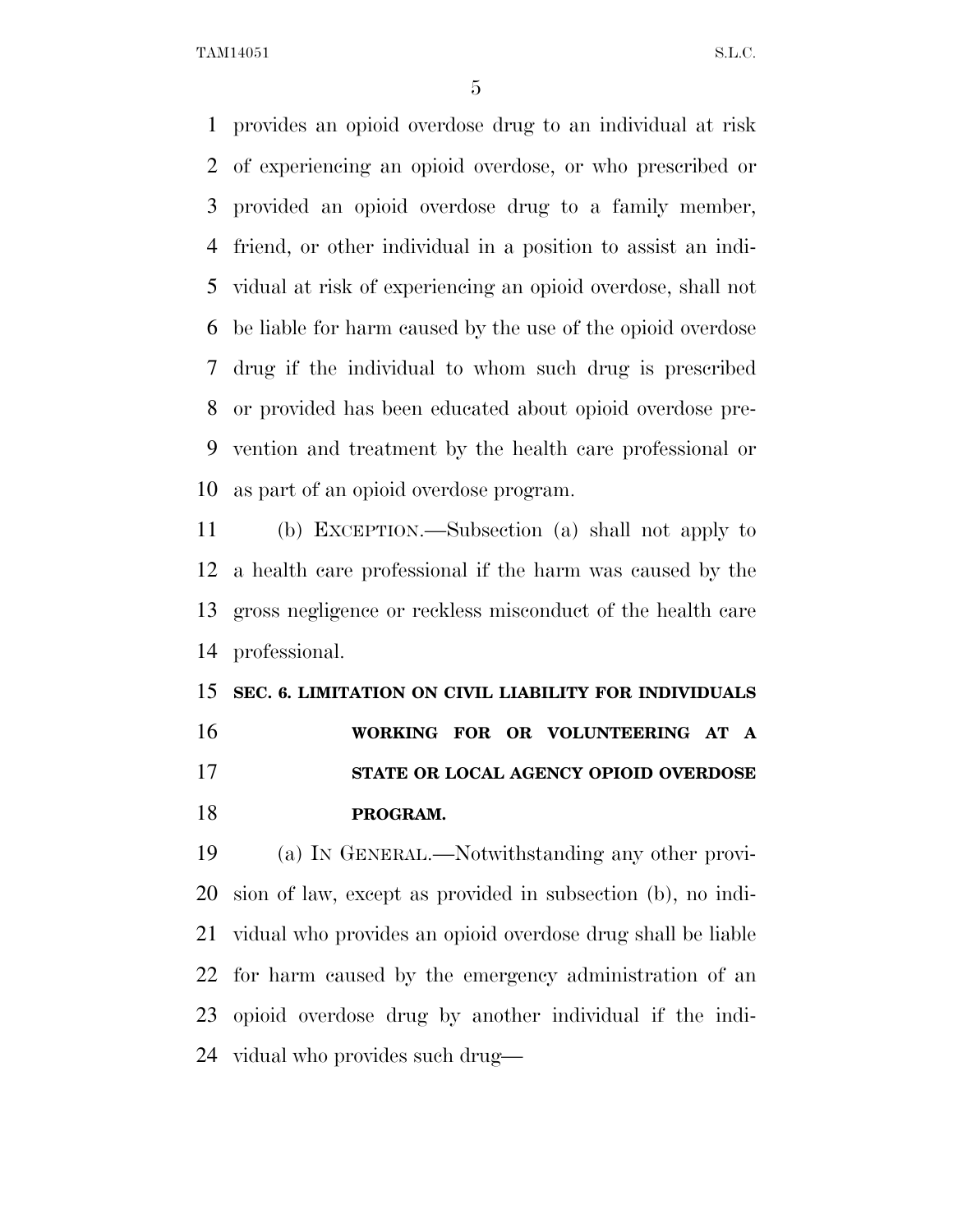(1) works for or volunteers at an opioid over-dose program; and

 (2) provides the opioid overdose drug as part of the opioid overdose program to an individual author- ized by the program to receive an opioid overdose drug.

 (b) EXCEPTION.—Subsection (a) shall not apply if the harm was caused by the gross negligence or reckless misconduct of the individual who provides the drug.

# **SEC. 7. LIMITATION ON CIVIL LIABILITY FOR INDIVIDUALS**

#### **WHO ADMINISTER OPIOID OVERDOSE DRUGS.**

 (a) IN GENERAL.—Notwithstanding any other provi- sion of law, except as provided in subsection (b), no indi- vidual shall be liable for harm caused by the emergency administration of an opioid overdose drug to an individual who has or reasonably appears to have suffered an over-dose from heroin or other opioid, if—

 (1) the individual who administers the opioid overdose drug obtained the drug from a health care professional or as part of an opioid overdose pro-gram; and

 (2) was educated by the health care professional or an opioid overdose program in the proper admin-istration of the opioid antagonist drug.